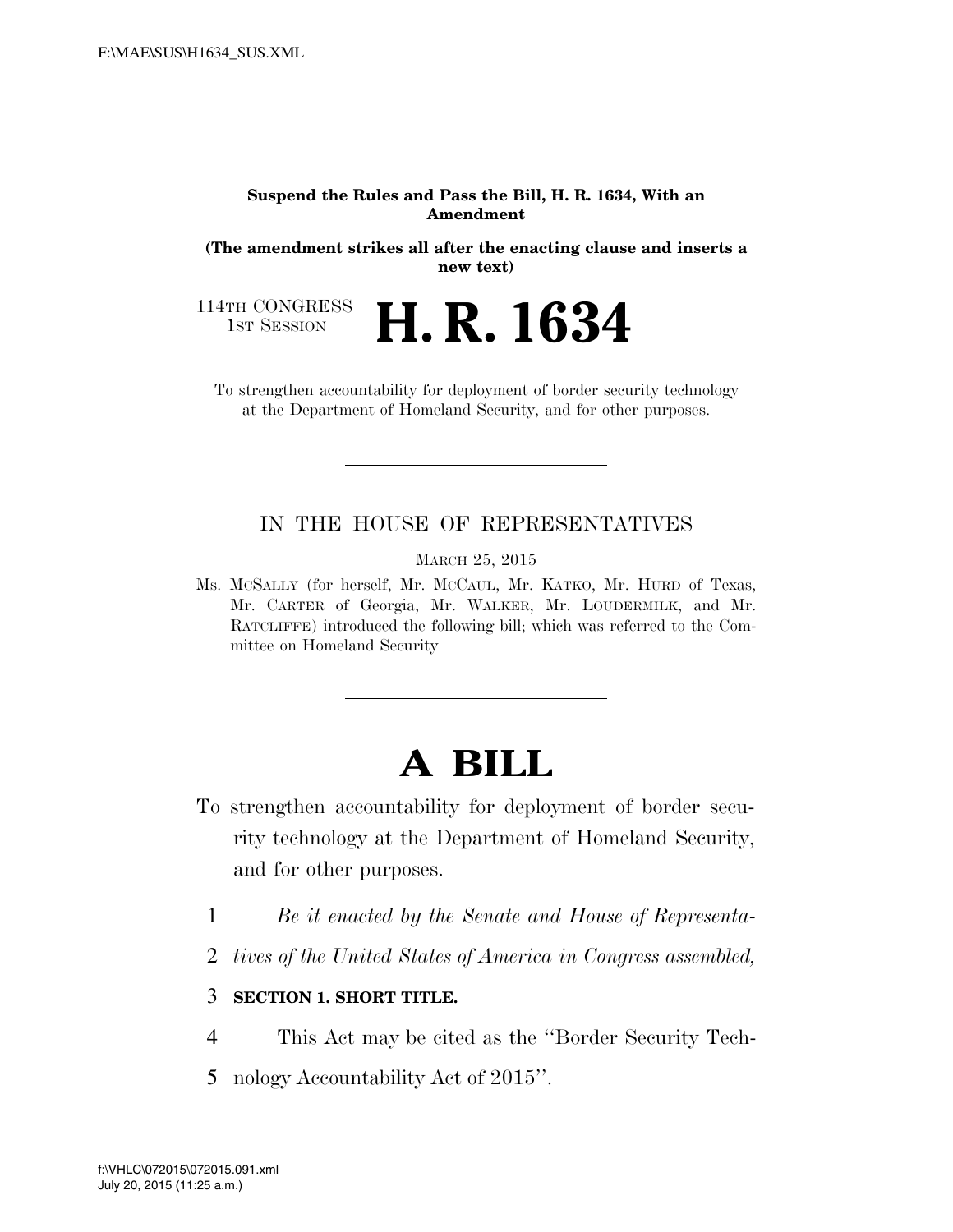$\mathfrak{D}$ 

## **SEC. 2. BORDER SECURITY TECHNOLOGY ACCOUNT-ABILITY.**

 (a) IN GENERAL.—Subtitle C of title IV of the Homeland Security Act of 2002 (6 U.S.C. 231 et seq.) is amended by adding at the end the following new section: **''SEC. 434. BORDER SECURITY TECHNOLOGY PROGRAM MANAGEMENT.** 

8 "(a) PLANNING DOCUMENTATION.—For each border security technology acquisition program of the Depart- ment that is determined to be a major acquisition pro-gram, the Secretary shall—

 $\frac{12}{12}$  ''(1) ensure that each such program has a writ- ten acquisition program baseline approved by the relevant acquisition decision authority;

 ''(2) document that each such program is meet- ing cost, schedule, and performance thresholds as specified in such baseline, in compliance with rel- evant departmental acquisition policies and the Fed-eral Acquisition Regulation; and

  $(3)$  have a plan for meeting program imple- mentation objectives by managing contractor per-formance.

 ''(b) ADHERENCE TO STANDARDS.—The Secretary, acting through the Under Secretary for Management and the Commissioner of U.S. Customs and Border Protection, shall ensure border security technology acquisition pro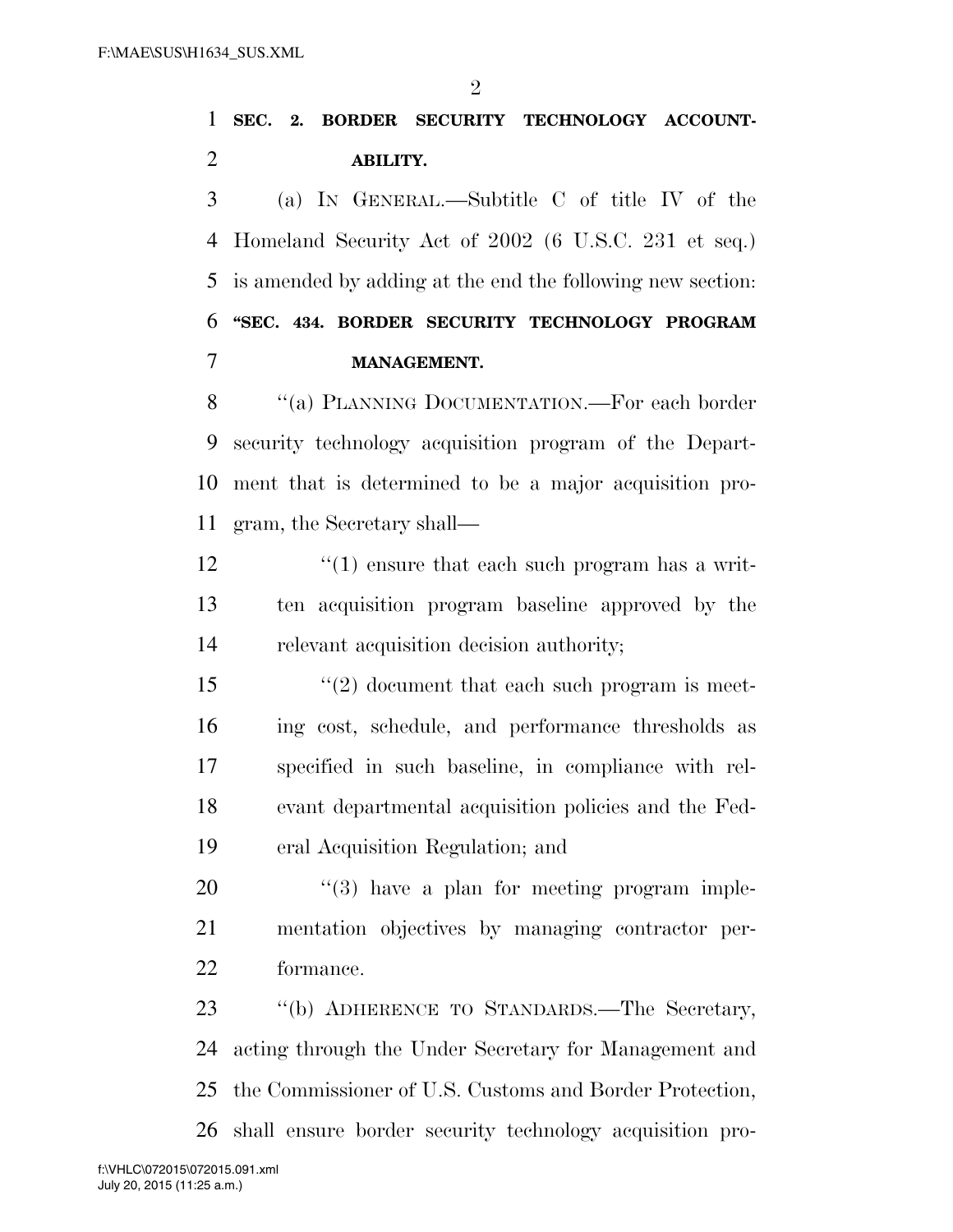F:\MAE\SUS\H1634\_SUS.XML

 gram managers who are responsible for carrying out this section adhere to relevant internal control standards iden- tified by the Comptroller General of the United States. The Commissioner shall provide information, as needed, to assist the Under Secretary in monitoring proper pro- gram management of border security technology acquisi-tion programs under this section.

 ''(c) PLAN.—The Secretary, acting through the Under Secretary for Management, in coordination with the Under Secretary for Science and Technology and the Commissioner of U.S. Customs and Border Protection, shall submit to the appropriate congressional committees a plan for testing and evaluation, as well as the use of independent verification and validation resources, for bor- der security technology so that new border security tech- nologies are evaluated through a series of assessments, processes, and audits to ensure compliance with relevant departmental acquisition policies and the Federal Acquisi- tion Regulation, as well as the effectiveness of taxpayer dollars.

21 "(d) MAJOR ACQUISITION PROGRAM DEFINED.—In this section, the term 'major acquisition program' means a Department acquisition program that is estimated by the Secretary to require an eventual total expenditure of